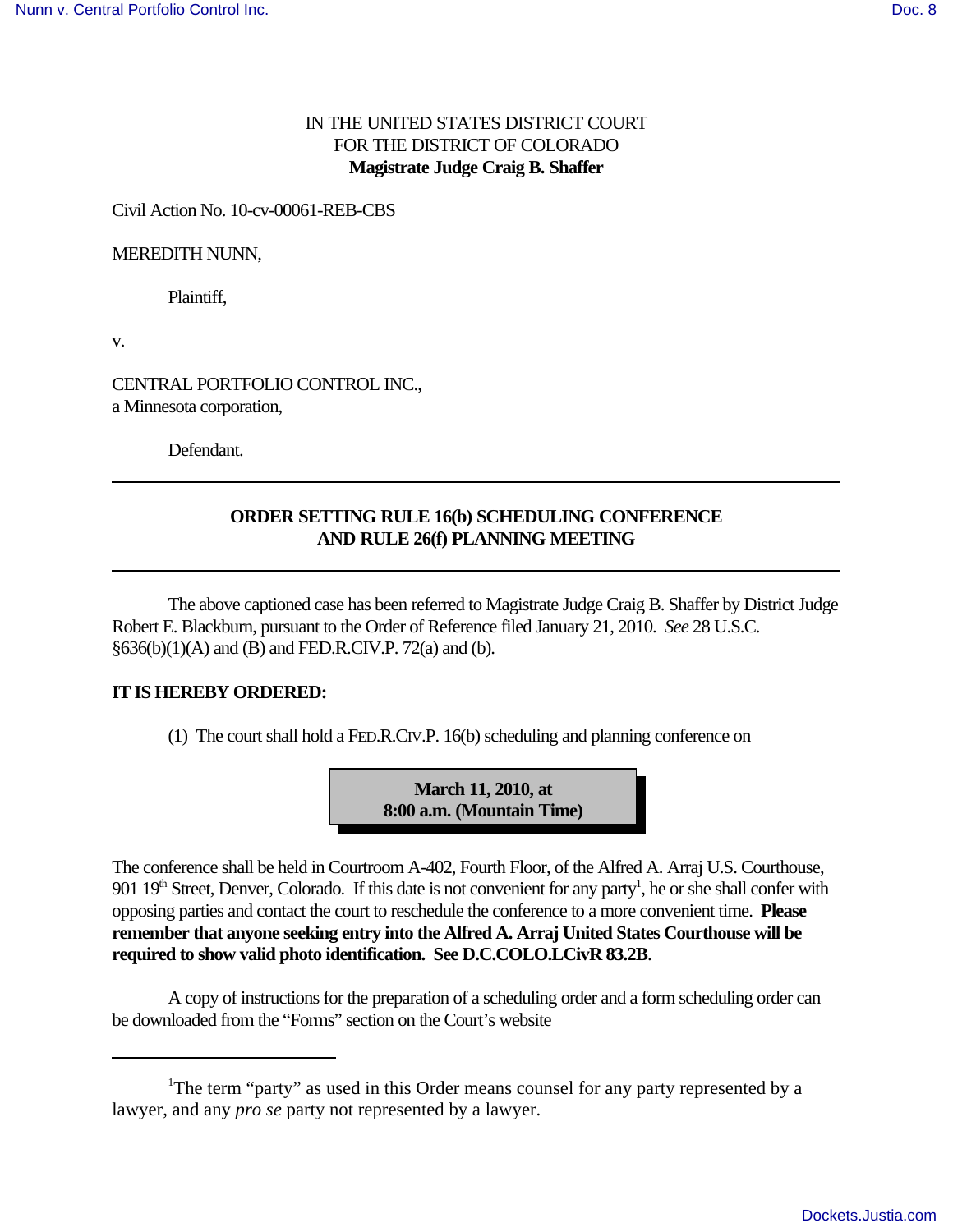(http://www.cod.uscourts.gov/Forms.aspx) under the heading "Standardized Order Forms". Effective December 1, 2009, the court modified the standard scheduling order and added a specialized scheduling order for administrative record review matters. Parties shall submit a proposed scheduling order that complies with the Local Rules in effect after December 1, 2009.

The parties shall submit their proposed scheduling order, pursuant to District of Colorado Electronic Case Filing ("ECF") Procedures V.L., on or before:



(2) In preparation for the scheduling/planning conference, the parties are directed to confer in accordance with FED.R.CIV.P. 26(f), on or before:

**February 18, 2010**

The court strongly encourages the parties to meet face to face, but should that prove impossible, the parties may meet by telephone conference. All parties are jointly responsible for arranging and attending the Rule 26(f) meeting.

During the Rule 26(f) meeting, the parties shall discuss the nature and basis of their claims and defenses and the possibilities for a prompt settlement or resolution of the case, make or arrange for the disclosures required by FED.R.CIV.P. 26(a)(1), and develop their proposed scheduling/discovery plan. The parties should also discuss the possibility of informal discovery, such as conducting joint interviews with potential witnesses, joint meetings with clients, depositions via telephone, or exchanging documents outside of formal discovery.

In those cases in which: (i) the parties' substantive allegations involve extensive computergenerated records; (ii) a substantial amount of disclosure or discovery will involve information or records in electronic form (*i.e.,* e-mail, word processing, databases); (iii) expert witnesses will develop testimony based in large part on computer data and/or modeling; or (iv) any party plans to present a substantial amount of evidence in digital form at trial, the parties shall confer regarding steps they can take to preserve computer records and data, facilitate computer-based discovery and who will pay costs, resolve privilege issues, limit discovery costs and delay, and avoid discovery disputes relating to electronic discovery. The parties shall be prepared to discuss these issues, as appropriate, in the proposed Scheduling Order and at the scheduling and planning conference.

These are the minimum requirements for the Rule 26(f) meeting. The parties are encouraged to have a comprehensive discussion and are required to approach the meeting cooperatively and in good faith. The parties are reminded that the purpose of the Rule 26(f) meeting is to expedite the disposition of the action, discourage wasteful pretrial activities, and improve the quality of any eventual trial through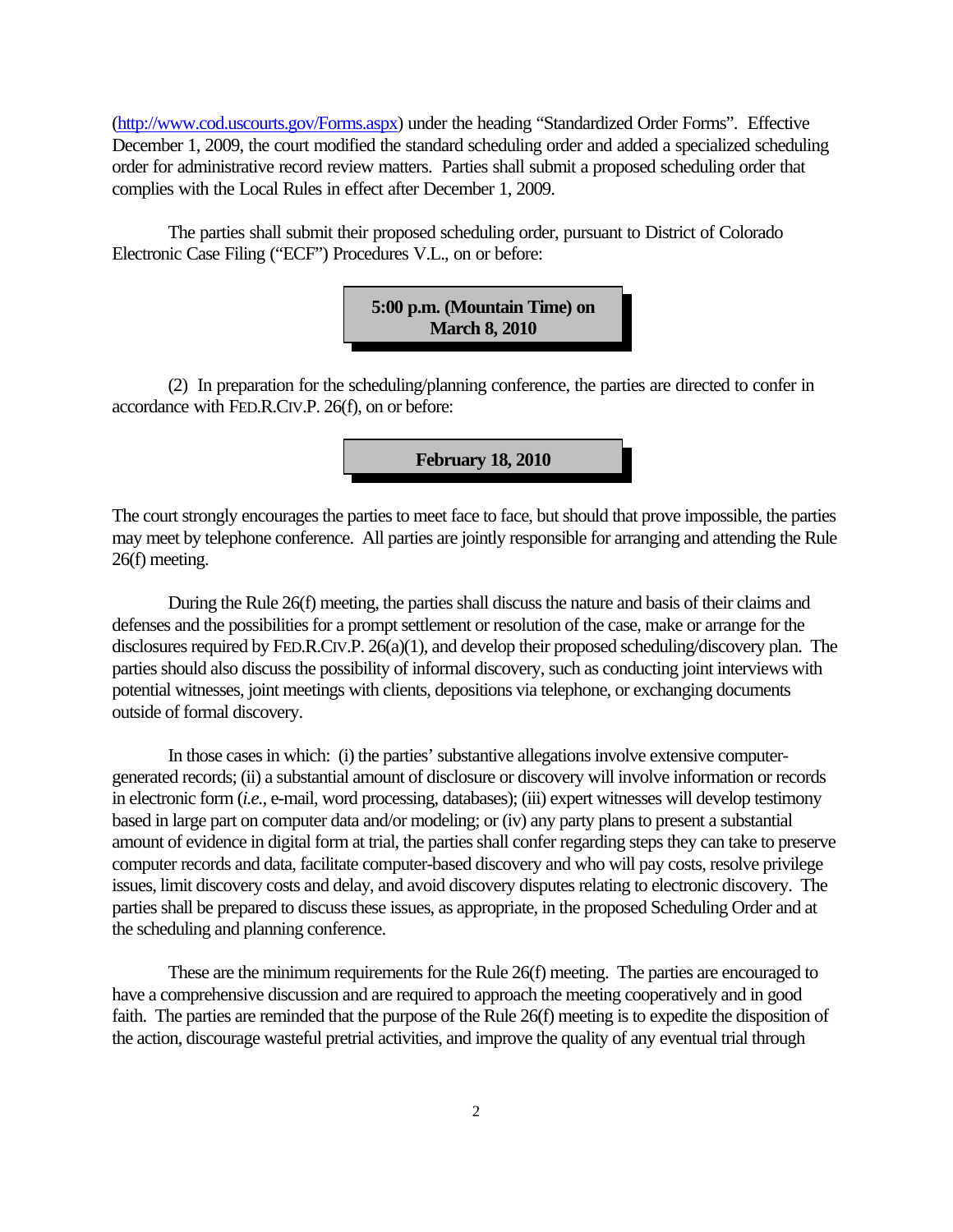more thorough preparation. The discussion of claims and defenses shall be a substantive, meaningful discussion.

The parties are reminded that pursuant to FED.R.CIV.P. 26(d), no discovery shall be sought prior to the Rule 26(f) meeting. The parties are reminded that they may begin formal discovery immediately after the Rule 26(f) conference. Parties are also on notice that District Judge Blackburn will make every effort to schedule this matter for trial within fifteen (15) months from the filing of the complaint.

(3) The parties shall comply with the mandatory disclosure requirements of FED.R.CIV.P. 26(a)(1) on or before:

**March 8, 2010**

Counsel and parties are reminded that mandatory disclosure requirements encompass computer-based evidence which may be used to support claims or defenses. Mandatory disclosures must be supplemented by the parties consistent with the requirements of FED.R.CIV.P. 26(e). Mandatory disclosures and supplementation are not to be filed with the Clerk of the Court.

(4) This matter also is referred to Magistrate Judge Shaffer for settlement purposes and with the authority to convene such settlement conferences and direct related procedures as may facilitate resolution of this case. The scheduling and planning conference is not a settlement conference, and no client representative is required to appear. Nonetheless, to facilitate an early evaluation for the possibility of settlement, parties shall e-mail a *brief* (15 pages or less including any attachments) Confidential Settlement Statement in PDF format to **Shaffer** Chambers@cod.uscourts.gov on or before **5:00 p.m. (Mountain Time) on March 8**, **2010**. This statement shall briefly outline the facts and issues involved in the case, and the possibilities for settlement, including any settlement authority from the client. Confidential settlements that are <u>over</u> fifteen (15) pages are to be submitted to the court as hard copies and shall be delivered to the office of the Clerk of the Court in an envelope marked "PRIVATE PER MAGISTRATE JUDGE SHAFFER'S ORDERS".

(5) All parties are expected to be familiar with the United States District Court for the District of Colorado Local Rules of Practice (D.C.COLOL.CIVR.). Copies are available through the District Court's web site: www.cod.uscourts.gov.

All out-of-state counsel shall comply with D.C.COLOL.CIVR. 83.3 prior to the Scheduling/Planning Conference.